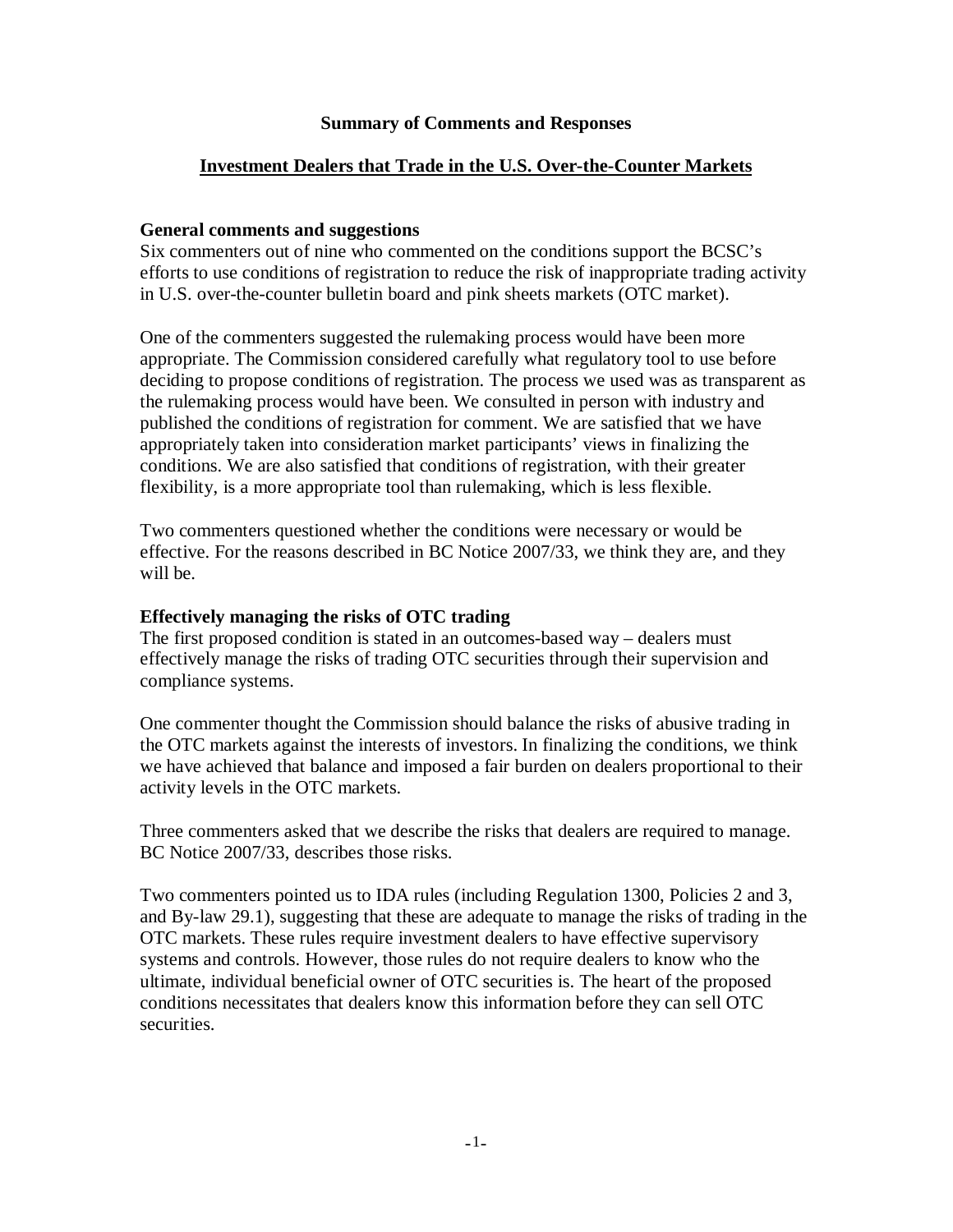### **Monitoring, recordkeeping, and reporting**

One commenter asked us to clarify that introducing brokers are not responsible for these conditions. We have clarified, in guidance, that carrying brokers bear this responsibility in an introducing relationship.

Another commenter asked that the Commission publish a list of OTC issuers caught by the conditions. We think the definition of OTC issuer in the conditions is clear enough to allow dealers to easily determine whether a given issuer is an OTC issuer, so there is no need to publish a list. Note that BC Instrument 51-509 applies to OTC issuers with a significant connection to BC, while the conditions apply to all OTC issuers.

One commenter suggested that the UMIR gatekeeper obligation in 10.16 already covers suspected manipulative and deceptive activity, making the monitoring, recordkeeping, and reporting requirements unnecessary. UMIR only applies to trading on Canadian marketplaces, so it does not address trading in OTC markets. Even if it did, it does not spell out clearly the fundamental obligation in these conditions – that dealers must know who the ultimate, individual beneficial owner of OTC securities is before selling them.

#### **Record quarterly OTC commissions**

We were asked to clarify in guidance that the conditions do not apply to OTC trading by salespersons or through offices outside British Columbia. We have included this clarification in guidance.

One commenter observed that dealers would need to make significant system enhancements to identify commissions earned by security as opposed to asset class or sales code, separating OTC and Pink Sheet issuers on separate blotters. We appreciate that dealers will incur costs to comply with these conditions. We think that the benefits of addressing the problem outweigh the costs to dealers and are a reasonable consequence in our collective efforts to ensure British Columbia is not a gateway for abusive trading in the OTC markets.

One commenter wondered why the conditions require that commissions be recorded and reported instead of trading volume. The Commission's initial consultations with industry posed both choices for measuring. The feedback we received clearly favoured commissions as the best measure.

### **Record quarterly proportion of OTC commissions against all equity trading commissions**

We were asked to explain how reporting total commissions earned would prevent manipulative trading. It won't. Reporting commissions will help the Commission measure the success of the substantive requirements in the conditions that dealers manage the risks of OTC trading and know the ultimate, individual beneficiaries when selling OTC securities on an agency basis.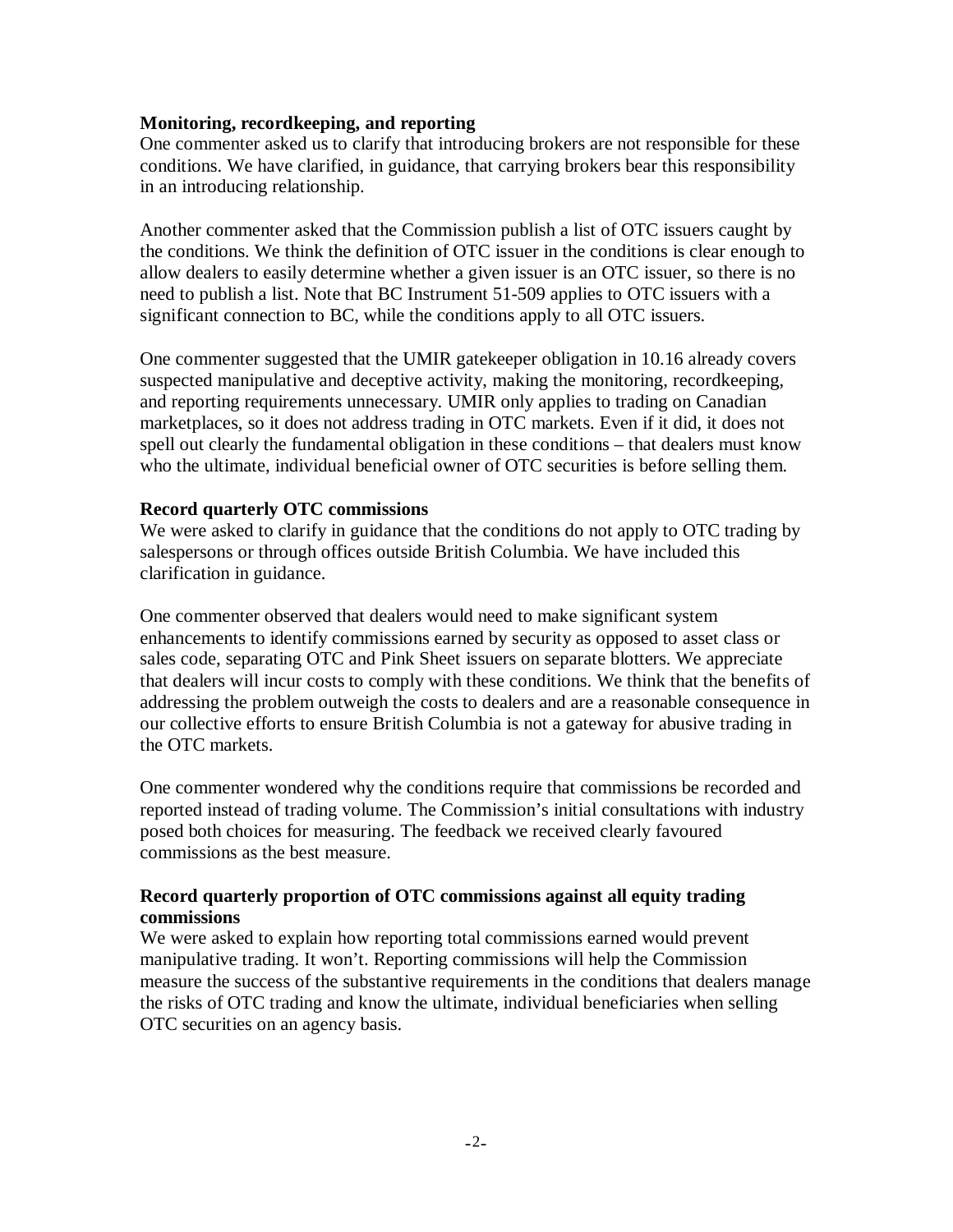We were also asked if the Commission is primarily concerned with sellers of OTC securities rather than buyers. We are primarily concerned with sellers, and we have clarified the conditions accordingly.

## **Record quarterly OTC deposits by insiders, control persons, founders, or persons involved in investor relations activities for the OTC issuer**

We were asked to clarify whether "deposits" covers electronic, physical or both kinds of delivery. In guidance, we have clarified that it covers both. Note Condition 8 applies only to physical deposits.

One commenter thought that monitoring volume of trading would be more effective than monitoring deposits, but deposit activity is a clearer indicator of risk of abusive OTC trading.

Some commenters thought that the concept of being "involved" in investor relations activities was too broad. We agree. Our goal was to ensure that those who act behind the scenes directing investor relations activities are covered by the conditions. New wording makes it clear that those who conduct investor relations activities or who cause it to be conducted are caught.

Other commenters asked for definitions of the concepts "investor relations activities" and "founder". These concepts are already defined in securities regulation. In the guidance, we direct readers to the sources for these definitions.

### **Record quarterly total OTC deposits refused under Condition 8**

Commenters asked what we meant by "refused" and whether a dealer with a general policy not to accept delivery of physical OTC certificates has "refused".

A dealer that does not accept deposits of OTC securities in any form is not subject to these conditions. A dealer that accepts deposits of OTC securities in other forms but has a general policy of refusing delivery of physical OTC certificates has "refused" delivery under this condition. The dealer should report the general policy in response to this condition on the first quarterly report after it occurs. The dealer need not report further instances of such "refusals" subsequently unless its general policy changes in a way that materially affects compliance with this condition.

## **Report quarterly**

Three commenters were concerned about whether dealers can have their systems changes ready by the time the conditions come into effect. One commenter thought the recording and reporting requirements would be labour intensive, manual and error prone. These commenters warned that initial reports might be approximate rather than precise.

We recognize dealers will experience challenges as they prepare and adjust their systems. However, we cannot assess whether the risk of abusive trading in the OTC markets is increasing or decreasing, and whether these conditions are effective or ineffective without this information.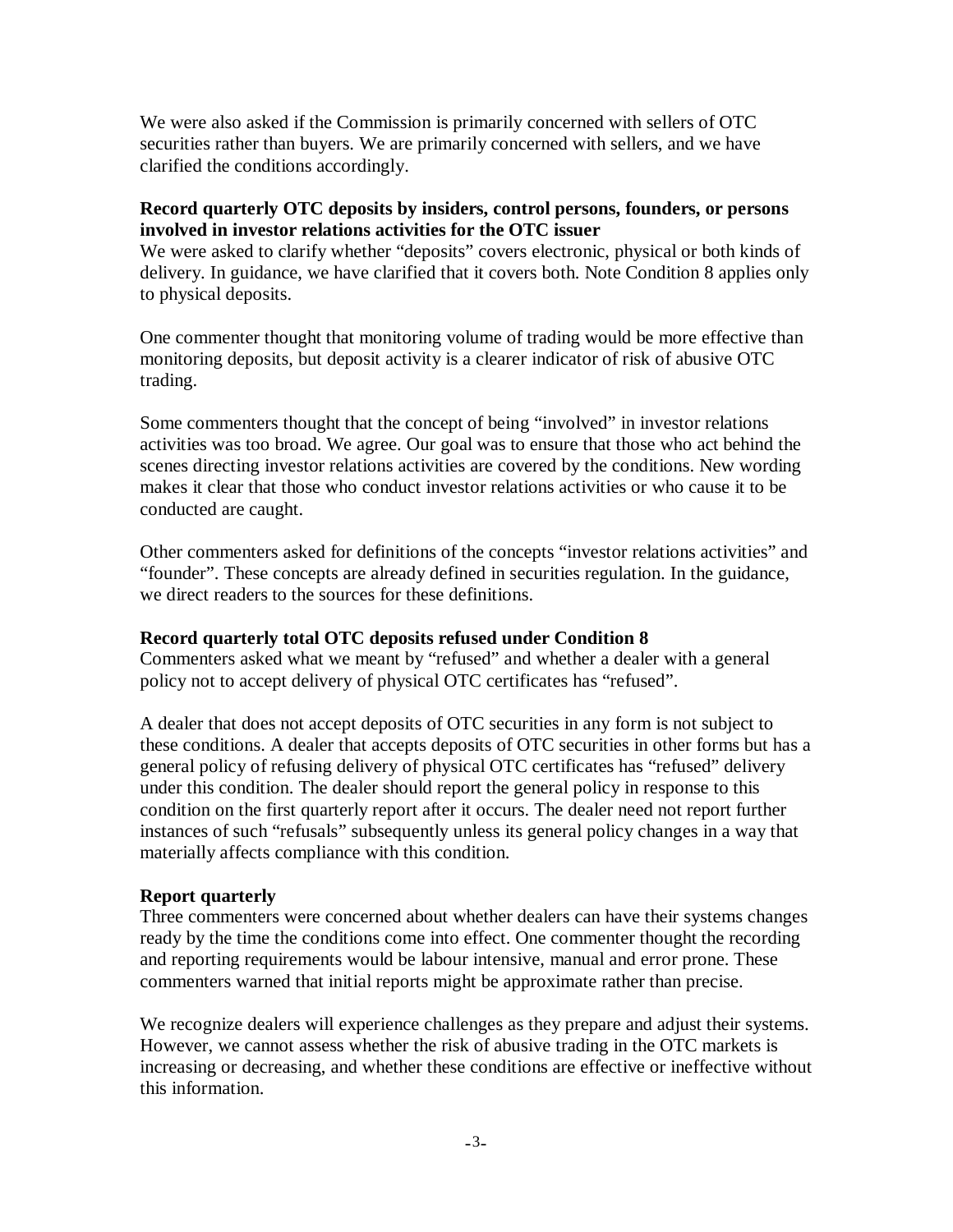Dealers should be prepared to meet Conditions  $3(a)$ , (b) and (c) when they come into effect. However, if a dealer has not yet fully implemented systems to provide precise, automated calculations, we will accept, for the first two reporting periods, reasonable good faith estimates, for Conditions 3(a) and (b), based on the information available to the dealer, if the dealer explains its plan to ensure the required data will be provided as soon as possible.

#### **Establishing beneficial ownership**

We had several thoughtful comments about this aspect of the conditions.

One commenter pointed out that dealers will have difficulty obtaining beneficial ownership information from institutional clients in secrecy jurisdictions. These same commenters suggested that this condition unfairly focuses on BC dealers and is at odds with approaches taken by other regulators.

Commenters offered various alternatives, but none of them would prevent the problem we are trying to address – abusive OTC trading. BC has a unique market problem and so, the BCSC has taken a unique regulatory approach designed to reduce or eliminate the risk of abusive OTC trading.

#### **Refusing orders to trade if beneficial ownership not established**

Some commenters asked that we consider changing the trigger for this requirement from "trading" (which encompasses both purchases and sales) to "selling". We have made that change, as that is the activity we intend to capture.

Two commenters asked if representations from the account holder would satisfy the requirement that the dealer form a reasonable belief that it knows the identity of the beneficial owner. Account holder representations can form the basis for a reasonable belief, unless they are unreasonable on their face. We have provided guidance on this issue.

Three commenters identified that Depository Trust Company (DTC) deposits cannot be identified prior to receipt unless delivery is refused. The dealer, in that case, could be exposed to liability due to delay. They suggested that DTC receipts be reviewed and beneficial owners identified after receipt.

We agree with this suggestion. The guidance covers this situation and emphasizes that beneficial ownership must be known before any sale of DTC deposited securities can be made.

One commenter was concerned with the process for approving securities received through the Delivery Against Payment (DAP) process. In those cases, securities are delivered after an order is executed.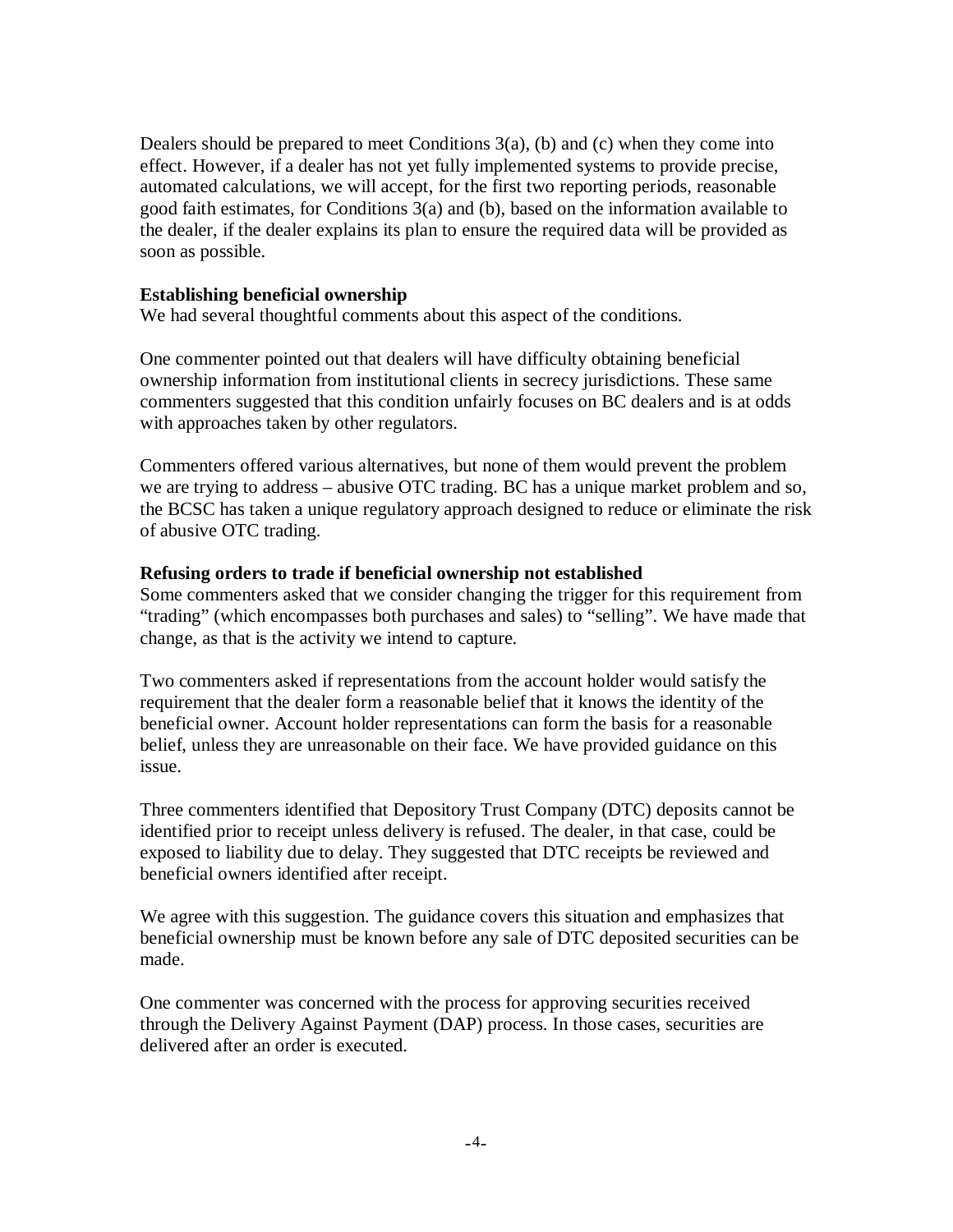In this situation, dealers must determine beneficial ownership before the order is executed, even though the securities are not wired in until after execution. If the dealer is not able to determine beneficial ownership, the order must be refused and the incident reported.

## **Determining whether the beneficial owner is an insider, control person, founder, or involved in investor relations activities for the OTC issuer**

Three commenters noted that there was no concept of reasonable belief in this condition, though there is in the condition requiring the dealer to determine beneficial ownership. They thought the same standard should apply to both conditions.

We agree. The wording of the condition has been revised to reflect our agreement. It is important to note that the concept of reasonableness in both cases includes an assumption that the dealer will regularly test the effectiveness of its policies and procedures and, if those policies and procedures are not proving effective, will revise them to make them more effective. In other words, the dealer's reasonableness standard itself, requires testing and revision.

## **UDP responsibilities**

Three commenters thought that the UDP might not necessarily be the most appropriate person to approve physical deposits of OTC security certificates. In addition, several commenters pointed out that the dealer is in the best position to determine who will be the most appropriate and effective person to approve these deposits.

We agree. This condition has been changed to permit dealers to choose a director or officer to approve deposits.

Two commenters thought that requiring the UDP to "ensure" compliance with the conditions is an unrealistically high standard. They pointed out that human intervention is required in processes to implement these conditions, which may involve some possibility of error. Instead, they asked us to consider a standard requiring the UDP to confirm that the policies and procedures adopted by the dealer are reasonably designed to achieve compliance with the conditions.

We think that the standard must go beyond the design of a dealer's policies and procedures. After they are designed and implemented, the designated person must ensure they are supported by effective ongoing monitoring, review and where appropriate, improvement. That is what we intend when we ask that the designated person ensure compliance with the conditions. The guidance includes this information.

Several commenters pointed out that dealers already have corporate governance structures that require approval and review under IDA By-law 38. We were asked to amend this condition to require that policies and procedures for compliance with these conditions either be approved under this structure or that we remove the condition.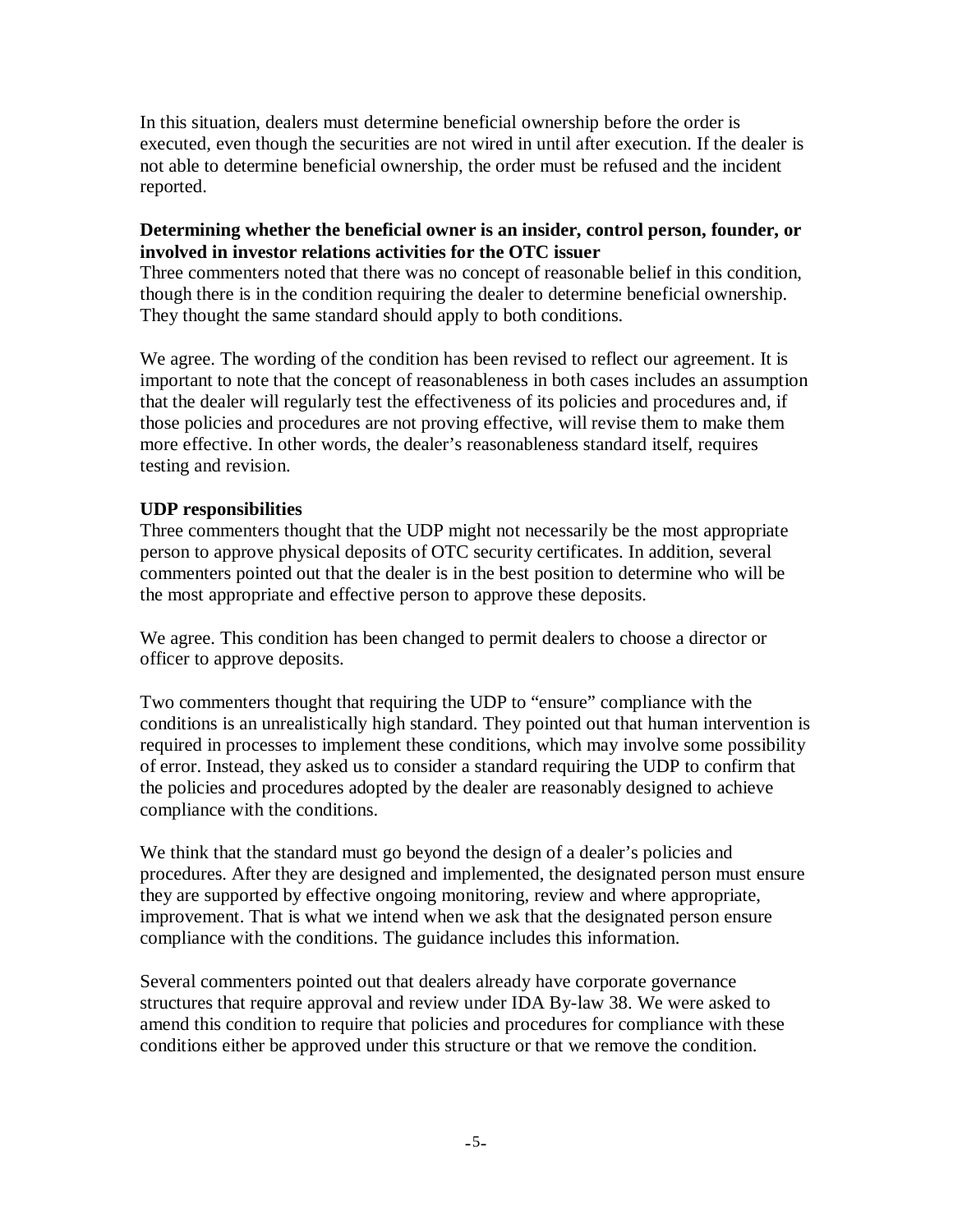We have not removed or changed the requirement. These conditions go, and are intended to go, beyond existing IDA requirements.

## **Expiry date**

Two commenters thought that a review of the need for BC Instrument 51-509 and its effectiveness ought to be conducted before setting an end date or determining whether the conditions should be continued.

We propose the conditions will expire at the end of 2011. This will provide the Commission with 14 reporting periods of information and three years of IDA compliance examination results. We will work with dealers for the first two reporting periods to ensure they can create accurate and reliable reports. We expect reports for the remaining 12 reporting periods to be full and complete. We will monitor the effect of the conditions on an ongoing basis and be prepared to modify the end date as appropriate based on the data we collect.

## **Miscellaneous comments**

Several commenters were concerned about implementing these conditions in only our jurisdiction.

The market problem the Commission is attacking is regional. If the problem migrates to other jurisdictions, we will be satisfied that it indicates the conditions are effective. The CSA is monitoring developments here and other jurisdictions can adopt similar conditions if necessary.

Some commenters were concerned that dealers without a physical presence in British Columbia are exempt.

This is an initiative aimed at abusive conduct in British Columbia. Confining the conditions to dealers with a BC presence allows us to better monitor their impact and make adjustments if necessary.

One commenter suggested that the BCSC should simply cooperate with the IDA to focus on activities of promoters, insiders, and persons and issuers of interest instead of imposing these conditions.

We do not think that cooperation without legally binding requirements would be as effective. Dealers that facilitate sales, in particular, are vulnerable to being used for OTC abuse because they are necessary intermediaries to get OTC securities into the public market.

One commenter thought we should take a risk-based approach and limit requirements to criteria such as offshore accounts, transactions of a certain size, or clients not otherwise exempt from IDA or AML regulations.